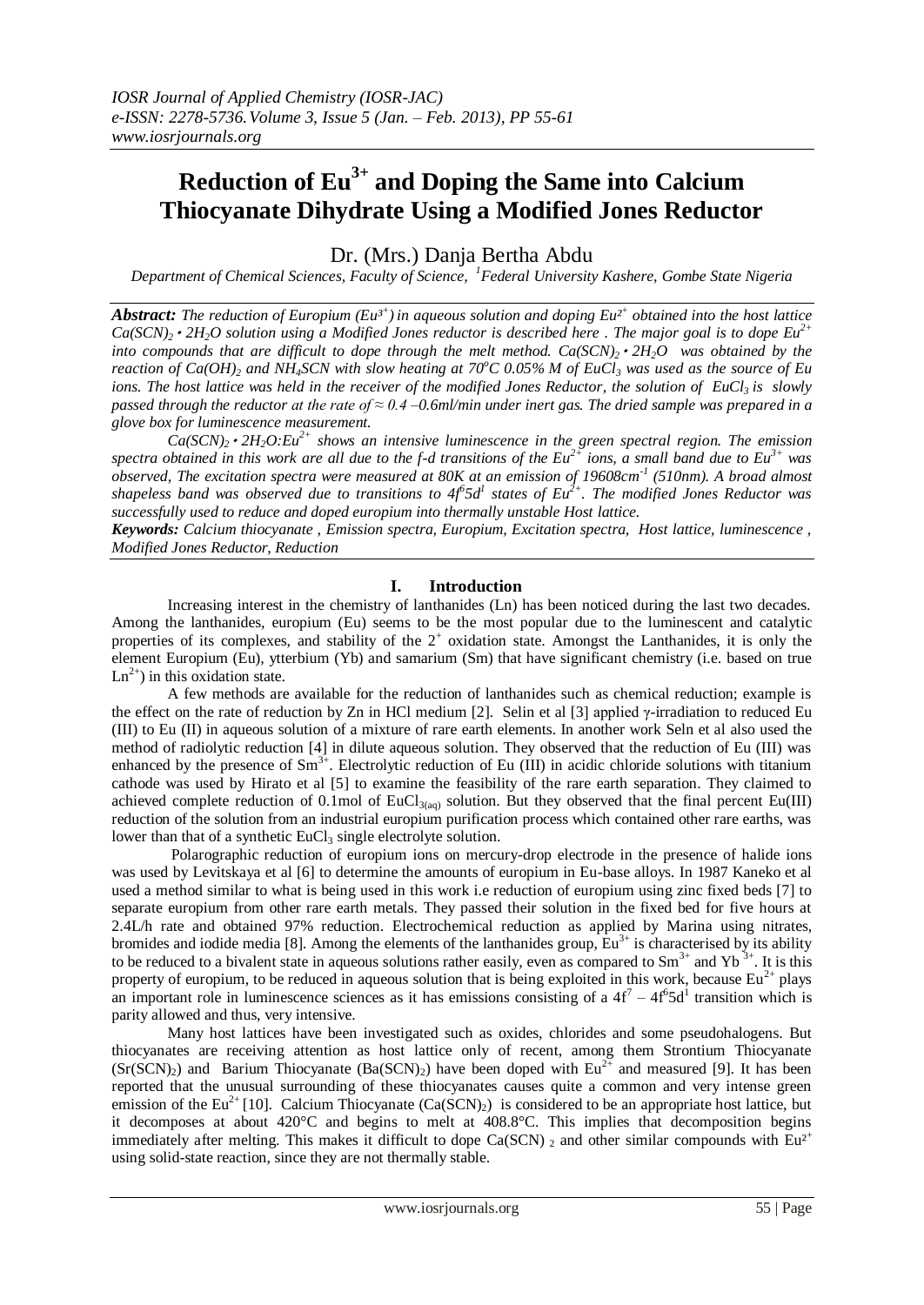The aim of this study is to exploit how Eu<sup>3+</sup> can be reduced in aqueous solution and to attempt to dope Eu<sup>2+</sup> in  $Ca(SCN)_2$  in solution using a Modified Jones Reductor.

### **II. Material and Methods**

Calcium thiocyanate dihydrate was obtained by the reaction of  $Ca(OH)_2$  and NH<sub>4</sub>SCN with slow heating at 70<sup>o</sup>C according to reference [9]. To avoid the problem due to oxides in commercial compounds, the Ca(OH)<sub>2</sub> was prepared by the reaction of CaCl<sub>2</sub> with NaOH. The equations of the reactions are given in equations 1 and 2 below.

$$
CaCl_{2\ (aq)} + 2NaOH_{(aq)} \rightarrow Ca(OH)_{2\ (s)} + 2NaCl_{(aq)}
$$
\n
$$
Ca(OH)_{2} + 2NH_{4}SCN \xrightarrow{\text{Heating}} Ca (SCN)_{2} \cdot 2H_{2}O + 2NH_{3} \uparrow + H_{2}O
$$
\n
$$
(1)
$$

EuCl<sub>3</sub> was used in this work as the source of Eu ion. 0.05% M of EuCl<sub>3</sub> in respect to the host lattice was dissolved in water and used for the reduction. The water used was degassed by boiling it up to expel  $O_2$  and then nitrogen gas bubbled into it before use. All the chemicals, substances and equipments used are given in Table 1 and 2 below. Two methods were tried as follows; doped Eu<sup>3+</sup> into the host lattice then pass it through the Jones reductor, the second method was to hold the host lattice in the receiver and reduced only the Eu<sup>3+</sup>, then allow it flow into the receiver containing the host lattice. The second method was found to be better and it was carried out as follows: The host lattice was held in the receiver, which was dipped into a beaker containing water. The water was slowly heated to  $60^{\circ}$ C with stirring to allow for uniform temperature distribution on the receiver. One arm of the receiver was connected to inert gas  $(N_2)$  and one to vacuum. Before the solution of EuCl<sub>3</sub> was put into the reductor, the arm connected to inert gas was opened to float the system with N<sub>2</sub> so as to expel O<sub>2</sub>. The flow of the inert gas was maintained during the reduction. The solution was then slowly passed through the reductor at the rate of  $\approx 0.4$  –0.6ml/min. After the completion of the reduction, the arm to inert gas was closed and that to vacuum opened. The doped compound was slowly evaporated to dryness under vacuum; this takes one to two days. The dried sample was removed under inert gas, closed and taken into the glove box and prepared for luminescence measurement.

|  | Table 1: Equipments Used |  |
|--|--------------------------|--|
|--|--------------------------|--|

| Equipment                                            | Company                         |
|------------------------------------------------------|---------------------------------|
| Argon glove box                                      | Braun [Germany]                 |
| Fluorolog <sup>®</sup> -3 spectrofluorometer, FL3-22 | Jobin Yvon [USA]                |
| Liquid nitrogen cryostat, VNF-100                    | Janis research [Wilmington, MA] |
| Powder diffractometer D5000                          | Siemens [Germany]               |
| Imaging Plate Diffraction System, IPDS               | STOE [Darmstadt, Germany]       |
| IFT-IR Spectrometer, IFS 113V                        | Bruker [Karlsruhe, Germany]     |
| Vacuum Pump                                          | <b>ILMVAC GmbH</b> [Germany]    |
| Detector PSD-50M                                     | Braun München Germany           |

| Table 2: Chemicals and Substances Used |
|----------------------------------------|
|----------------------------------------|

| Name                    | Formula             | Purity $(\%)$ | Supplier   |
|-------------------------|---------------------|---------------|------------|
|                         |                     |               |            |
| Calcium Chloride        | CaCl <sub>2</sub>   | p.a           | Alfa       |
| Sodium Hydroxide        | <b>NaOH</b>         | 95            | J.T Baker  |
| Ammonium Thiocyanate    | NH <sub>4</sub> SCN | 98.5          | Merck      |
| Europium (III) Chloride | EuCl <sub>3</sub>   | 99.9          | Chempur    |
| Nitrogen gas            | N,                  |               | Uni-Siegen |

The X-ray powder diffraction was measured using a D5000-diffractometer shown in fig 1. Fat and film were used in the sample holder preparations. CuK  $\alpha$ 1 ( $\lambda$  = 154pm) Ge was used as irradiation source. The used detector was a PSD- 50M from company Braun (München). The sample was always grinded to fine powder. A small amount of the film was cut, put on one of the sample holder part and a very little amount of fat was applied before the sample was introduced to the film, after which the whole assembly were put into the big sample holder. The prepared sample holder was put into the diffractometer and the measurement run using a computer.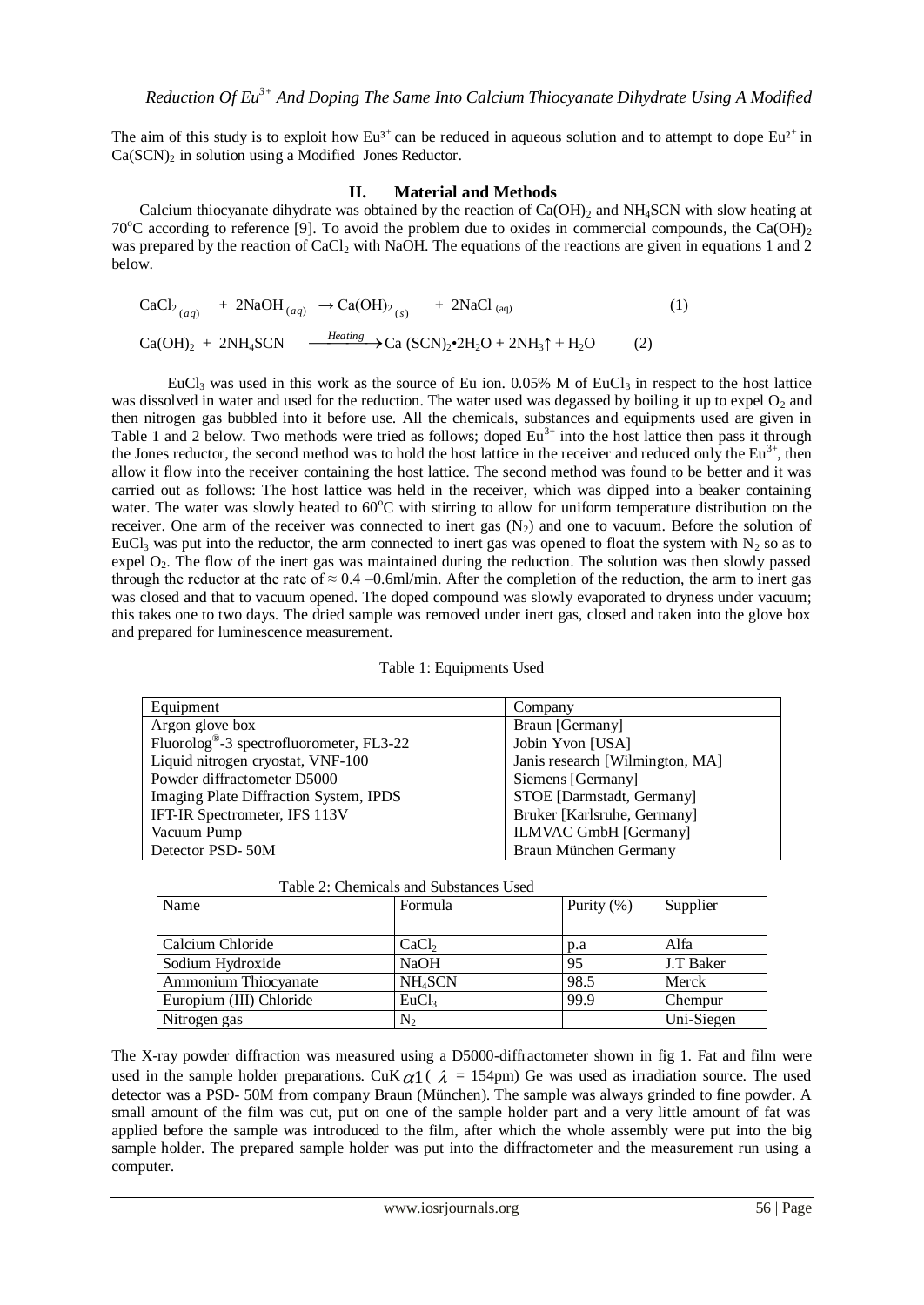

figure 1: X-Ray Powder Diffractometer (D5000)

The luminescence measurement was done using a Fluorolg-3 (FL3-22) spectrofluorometer fig 2. This spectrofluorometer is equipped with a 450w xenon lamp, two double grated monochromators for emission and excitation. It also contains a photomultiplier with a photon counting system. The measurement procedure is as follows: The cryostat was evacuated for about 15minutes and then floated with  $N_2$  gas, then cooled down to 80K using liquid nitrogen cryostat. After cooling the heater was started and the sample intensity adjusted to obtain maximum intensity possible. Two spectra were measured from the Jones Reductor results, they were then analysed using DATAMAX computer program and the obtained spectra drawn using another computer program called Origin. During measurement emission spectra was corrected for the photomultiplier sensitivity and excitation spectra corrected for the intensity of the excitation source.



figure 2: Fluorolg-3 (FL3-22) Spectrofluorometer

# **III. Results and Discussion**

# **3.1) Preparation of Calcium Thiocyanate Dihydrate (Ca(SCN)2**۰**2H2O)**

The structure of  $Ca(SCN)_2$  has already been solved [2]. The prepared compound was tested for the phase purity by measuring the X-ray powder diffraction pattern which fit into the dihydrate pattern as presented in **fig** 3. This confirmed that the host lattice used was pure phase of Ca(SCN)<sub>2.</sub>2H<sub>2</sub>O. This host lattice is very hygroscopic; therefore the preparations were always done in a glove box.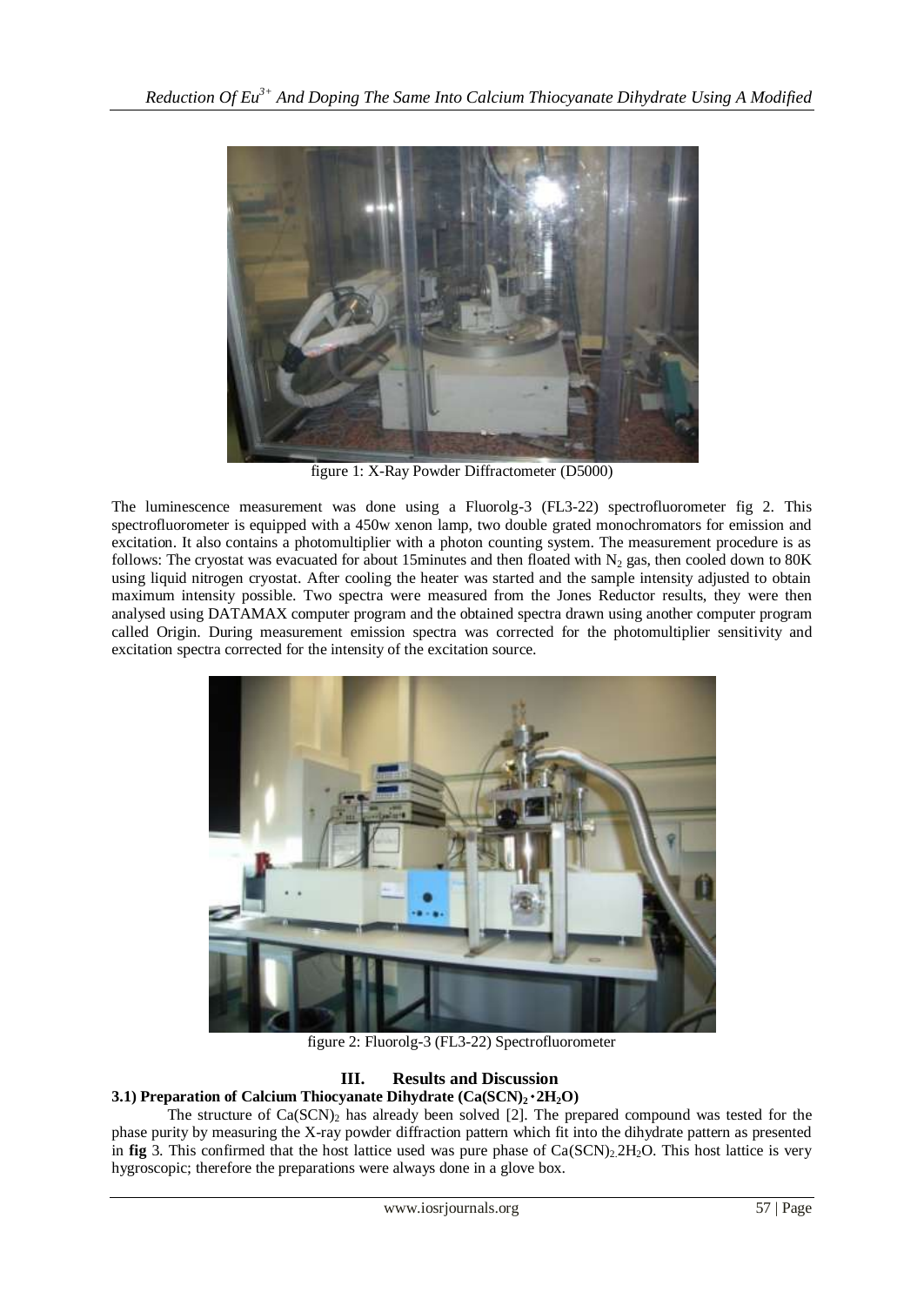

# **3.2) Degree of Conversion of Eu3+ TO Eu2+**

Two spectra were measured from the Jones Reductor results; **Fig** 4 below shows the first one. The emission was obtained at 80K by exciting at  $24390 \text{cm}^{-1}$  (400nm). The emission shows a broad band with the maximum at 19685cm<sup>-1</sup> (508nm), which is due to transition from  $4f^65d^1$  to  $4f^7$  of Eu<sup>2+</sup>. The peak has full width at half maximum  $\Gamma = 1362 \text{cm}^{-1}$ . A second peak can be seen at 14317cm<sup>-1</sup> which can be assigned to the f-f transition of Eu<sup>3+</sup>. The Eu<sup>2+</sup> had relative intensities of 2731292cps and that of Eu<sup>3+</sup> was 175403cps.



figure 4: Emission Spectra of Ca (SCN)<sub>2</sub> •  $2H_2O$ : Eu<sup>2+</sup> (First Result from Jones Reductor) V<sub>ex</sub> = 23923cm<sup>-1</sup>, T = 80K

**Fig**s 5 below are spectra from the second result of the Jones reductor. The broad band due to f-d transition of  $Eu<sup>2+</sup>$  with maximum at 19685cm<sup>-1</sup> (508nm) was still observed in the emission spectra. A second peak is observed at 16260cm<sup>-1</sup> (615nm) due to the f-f transition of Eu<sup>3+</sup>. It may be seen here that the peak due to Eu<sup>3+</sup> is smaller compared to the first, suggesting only very small  $Eu<sup>3+</sup>$  still remain.

The result of the reduction of  $Eu^{3+}$  using the Jones reductor is in good agreement with previous literature findings. Shpigun et al [10] used a flow- in system to reduce and measure Eu<sup>3+</sup>. Their system made it possible to avoid the problem of handling europium (II) after reduction, because reduction and determination were performed in closed flow-injection system. The implication is that detecting this unstable oxidation state should be done within less than 30seconds after its formation in solution. Their results showed a conversion degree of europium (III) to europium (II) at a flow rate of 0.4 to 0.6ml/min to be optimum.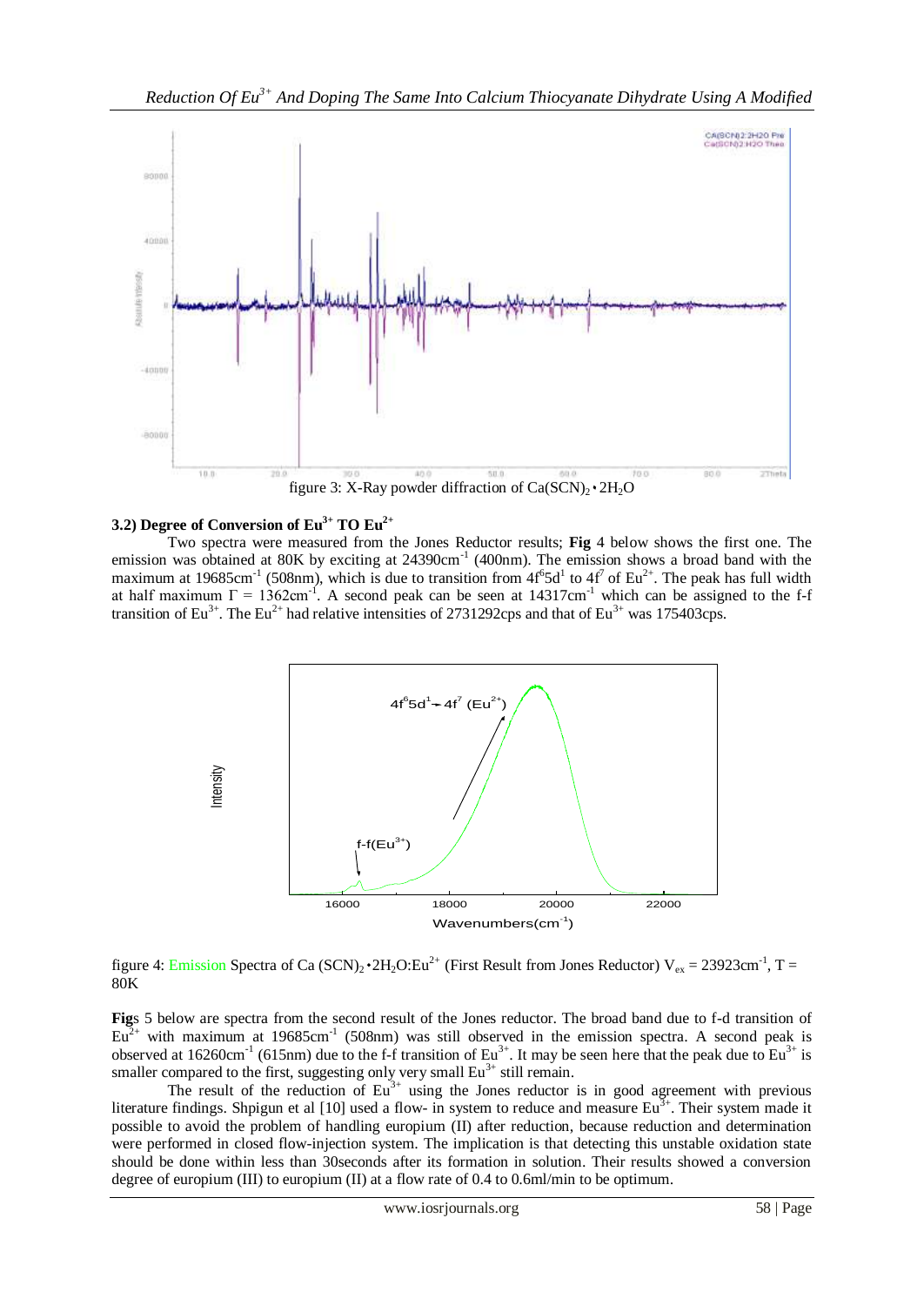

figure 5: Emission and excitation Spectra of  $Ca(SCN)_2 \cdot 2H_2O:Eu^{2+}$ . . (Second reduction from Jones reductor)  $v_{ex} = 24390 \text{cm}^{-1}$ ,  $V_{em} = 19608 \text{cm}^{-1}$ ,  $T = 80 \text{K}$ 

When they used metal solutions prepared in 0.1M HCl, the degree of reduction was 75%, but in 0.25M HCl the degree of reduction was up to 95%. In this work this much of HCl cannot be used as the Cl ion will interfere with the luminescence property of the phosphor. Although here the detection of  $Eu^{2+}$  was not done within 30 seconds after reduction, it may be suggested that 96% reduction was obtained as calculated from reduction done in the construction of the Jones Reductor.  $0.1M$  HCl was used to dissolved EuCl<sub>3</sub>, which was further diluted with 50ml of water, therefore in comparison with Shpigun et al results only a very dilute acid was used here. Equally only a small amount  $(0.05\%)$  of the EuCl<sub>3</sub> salt was used, as such the reduction done here was for a dilute solution of the europium salt. This could account for the high percentage of reduction in comparison with their result. One can account for the presence of some  $Eu^{3+}$  in two ways. One possibility is re-oxidation considering the long time gap between reduction and measurement. The second possibility is that the reduction was not complete, only some percentage was reduced and a small percentage remains in solution.

## **3.3**) **Luminescence of**  $Ca(SCN)_2 \cdot 2H_2O:Eu^{2+}$ **.**

The reduction and doping of  $0.05\%$  Eu<sup>2+</sup> into the above mentioned host lattice were done several times to obtain maximum results. Among the two methods mentioned in the experimental section, reducing Europium in solution and doping it after reduction produced better result. The first method of doping the EuCl<sub>3</sub> into the Host Lattice in solution before passing it into the Jones reductor was not successful. This was because after the reduction, no  $Eu^{2+}$  could be detected in the thiocyanate. This could be explained by the fact that only very small amount of  $Eu^{3+}$  (0.05%) was used and this could be shielded from the reducing metal by the thiocyanate.  $Ca(SCN)_2 \cdot 2H_2O:Eu^{2+}$  shows an intensive luminescence in the green spectral region at low temperature because of the energetically low lying  $4f^65d^1$  state. The green luminescence is shown in **fig** 6. The emission spectra

obtained in this work are all due to the f-d transitions of the  $Eu^{2+}$  ions, as already mentioned above. Apart from the band due to Eu<sup>3+</sup>, only one band is observed for the  $4f^65d^1 \rightarrow 4f^7$  transition of the Eu<sup>2+</sup>. This shows that all  $Eu^{2+}$  ions occupy identical sites; this is expected since there is only one crystallographically distinct  $Ca^{2+}$  ion.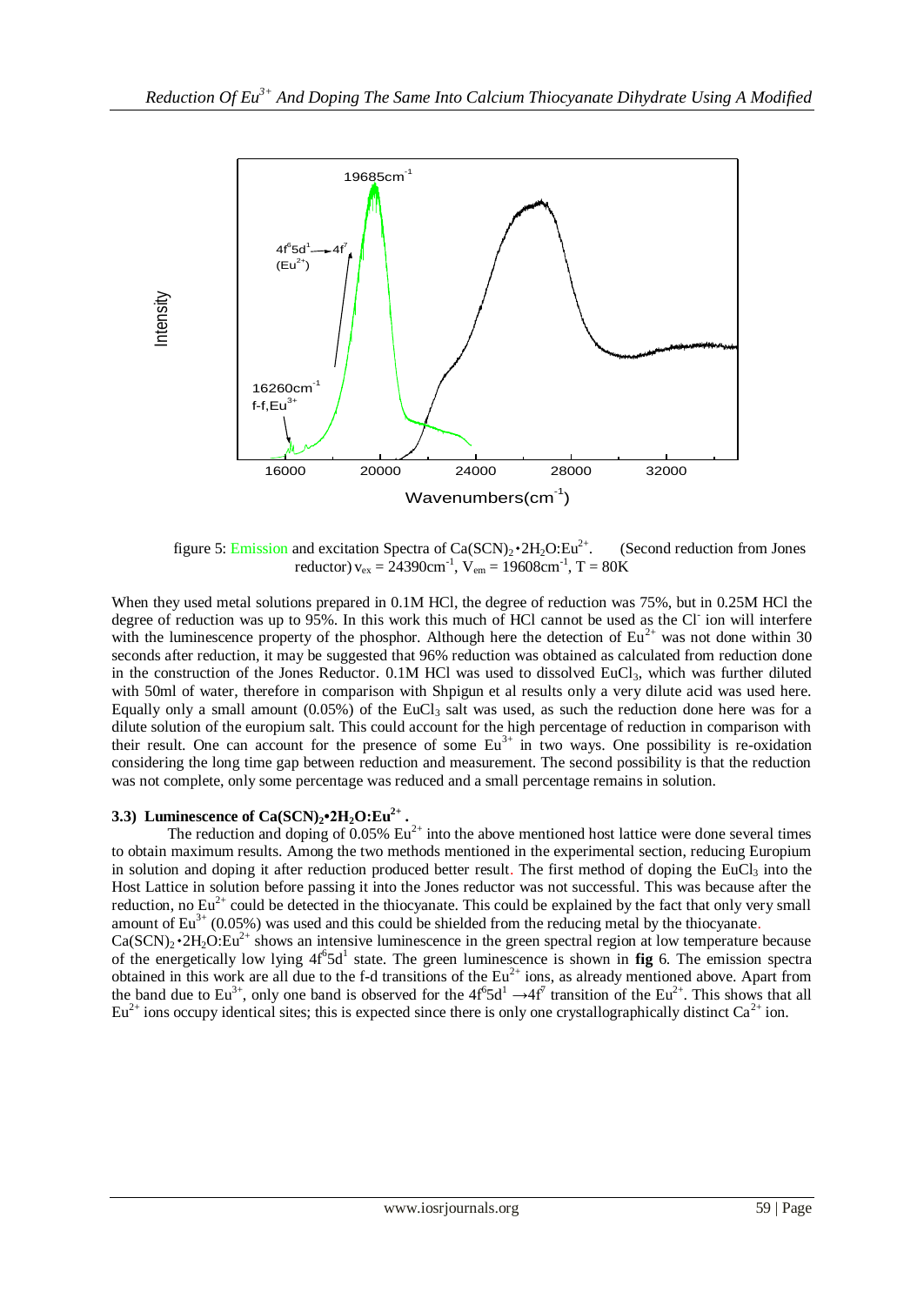

figure 6: Green luminescence of  $Ca(SCN)_2 \cdot 2H_2O:Eu^{2+}$ .

 $Ca(SCN)_2\cdot 2H_2O$  melt at a very low temperature (60°C), as such attempt was made to dope  $Eu^{2+}$  into it by the melt. The spectra from the melt are very comparable to that obtained from the Jones reductor, only without traces of  $Eu^{3+}$ . **Fig** 7 shows the spectra obtained by the melt at 100°C. The emission was obtained by exciting at  $25000 \text{cm}^{-1}$  (400nm). The emission spectrum shows a broad band with a maximum at 19685cm<sup>-1</sup> (508nm) and full width at half maximum  $\Gamma = 1535$ cmcm<sup>-1</sup>, which is quite similar to that obtained from the Jones Reductor. Since  $Ca(SCN)_2 \cdot 2H_2O$  decomposed at a very low temperature, complete doping could not be achieve, only a small quantity was used for the doping, as such the green luminescence as obtained from the Jones Reductor doping could not be obtained for the one through the melt.

The ligands (SCN) in this host lattice are covalent. It is known that for increasing covalence the interaction between the electrons is reduced since they spread out over wider orbital. Consequently, electronic transitions between energy levels with an energy difference which is determined by electron interaction shift to lower energy for increasing covalence (Nephelauxetic effect). This effect shifts the centre of gravity to lower energy, hence shifting the lowest excited  $5d(^7F_0)$  state to lower energy. Since the excited d state depends very strongly on the host lattice, this emission is therefore influenced by the  $Ca^{2+}$  surrounding. Another factor that could lead to broadening of emission band is the nature of the substance used. This happens when powder is been handled, because external and internal surface are different. In this case the  $\overline{Eu}^{2+}$  near the surface experience a covalence and a crystal field which differs from the bulk and can lead to spectra broadening. In this work the host lattice is crystal, hence the amount of covalence is the main factor of influence.



figure 7: Emission and Excitation Spectra of Ca(SCN) $\cdot$ 2H<sub>2</sub>O:Eu<sup>2+</sup>(doped from the melt), T = 80K, Emission  $\text{Max} = 19685 \text{cm}^{-1}$ ,  $\text{V}_{\text{ex}} = 25000 \text{cm}^{-1}$ ,  $\text{V}_{\text{em}} = 19230 \text{cm}^{-1}$